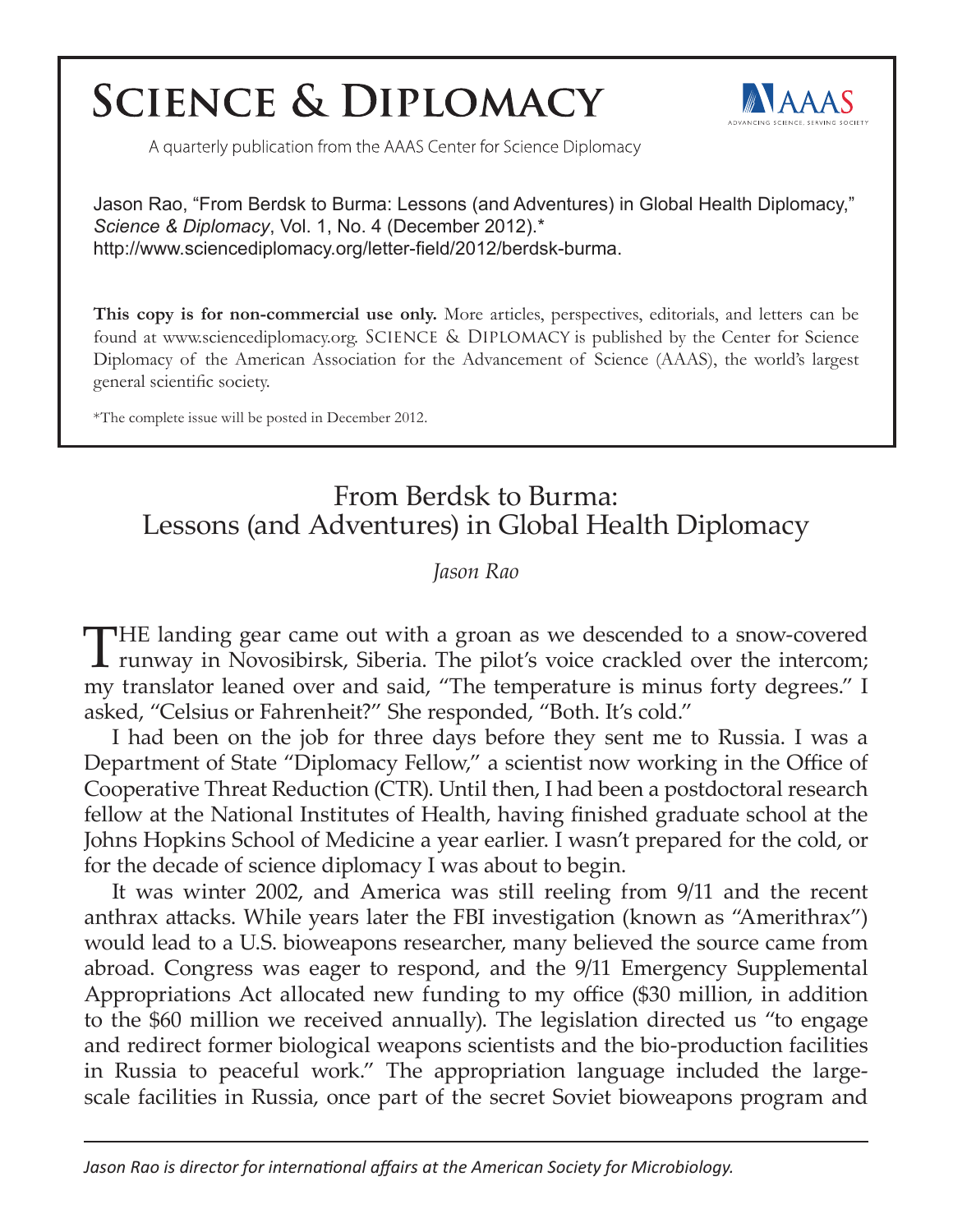## *From Berdsk to Burma Jason Rao*

Within a week of joining the Department of State, I found myself in Siberia, talking with fellow scientists, many of whom trained their entire careers to make bioweapons to kill Americans. Thanks to the pioneering efforts of Senators Sam Nunn and Richard Lugar and the CTR programs at the Department of State and Department of Defense, these conversations were surprisingly easy. I was starting within a well-established framework and a wealth of positive, hard-earned relationships in Russia. Most notably, the International Science and Technology Center (ISTC) in Moscow, which was the main source of grants funding to scientists formerly involved with weapons of mass destruction (WMD), had proven incredibly effective in the early days of U.S.-Russian collaboration. The ISTC not only helped reduce WMD proliferation, but also created hundreds of partnerships between U.S. and Russian scientists. I was a scientist, I had the ISTC framework, and I had *a lot* of money. How hard could it be to open a former bioweapons production facility in Russia?

The challenges, it turned out, were vast and most impressive in their complexity. Since the time of ISTC's creation in the 1990s, the Russian economy had blossomed, and the mission of emergency "redirection" of scientists had become less urgent and less palatable. Many in Russia found the purpose of the ISTC offensive and were outspoken in questioning its motives, suggesting that the center was there only to spy. Back home, the conversation focused on self-sustainability, as both a measure of our success and as a long-overdue exit strategy. The ISTC was not designed to last forever, but at the same time, important work was yet to be done for the ISTC, both with regard to nonproliferation and as a proven vehicle for scientific partnership. Further complicating our mission was the fact that biological weapons, in particular the large-scale production facilities, remained a very sensitive issue in Russia. While chemical weapons destruction and nuclear nonproliferation programs were a bit more established, bio was off-limits for most discussions between government counterparts.

While the ISTC adapted to the political and economic changes as well as any large international organization—maintaining truly impressive success in building scientific partnerships—the optics of the ISTC remained problematic in Russia. Under a new economic framework, Russian policy makers looked toward their scientific enterprise in a new way, focusing on innovation, entrepreneurship, business development, and commercialization. Meanwhile, U.S. policy makers maintained nonproliferation as the first objective in CTR's scientific cooperation.

On the ground, this meant we had to show the value of scientific partnership in meeting national security as well as economic development goals to both countries. We worked within and between these bureaucracies, leveraging BII to forge new relationships with our Russian counterparts, and to reshape CTR's narrative away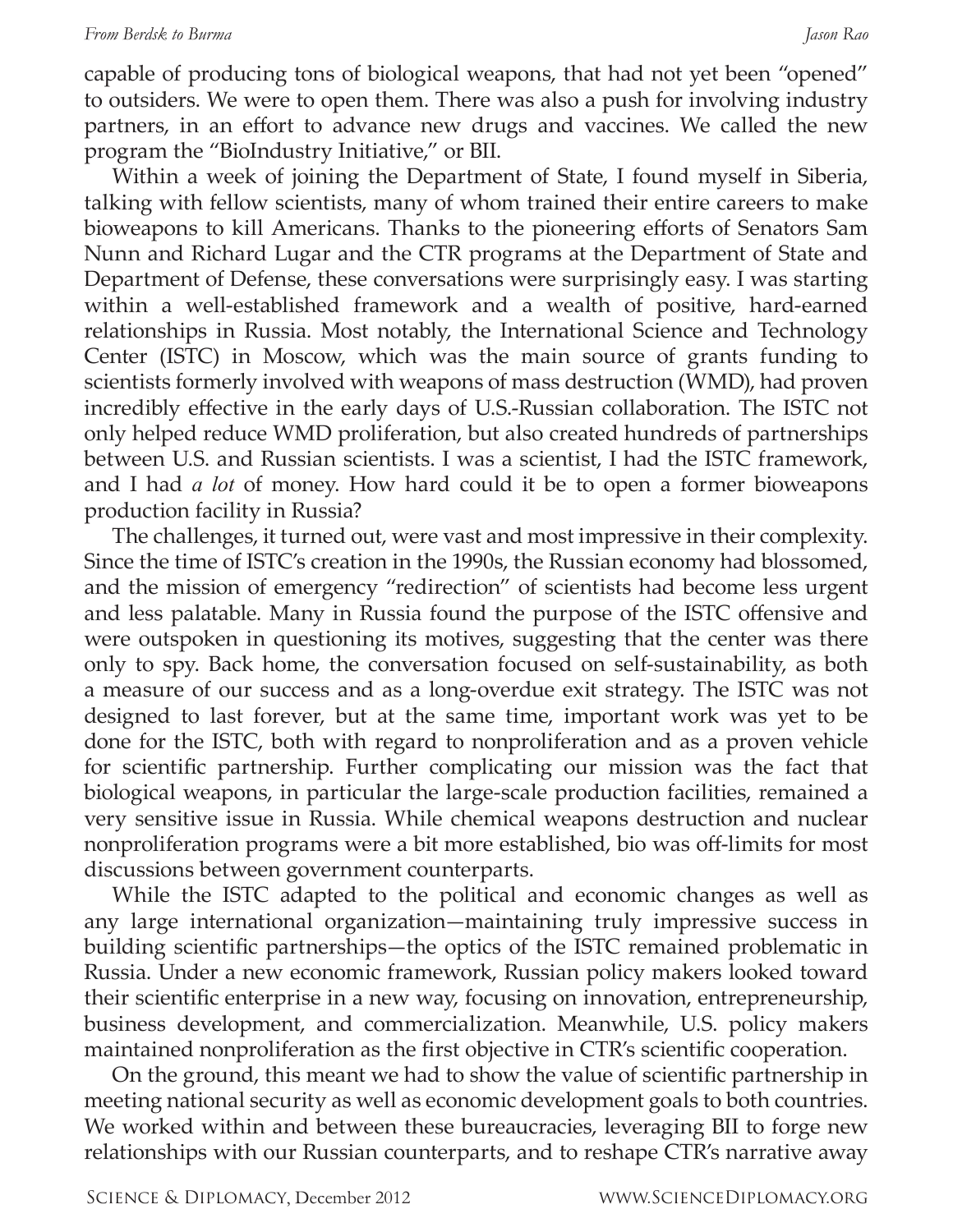from its origins in WMD "threat reduction," and as well as the donor-recipient optics of the ISTC. While political rhetoric was strained, as scientists we thrived. At institutes once infamous for their secret weapons programs, we established internationally recognized disease surveillance sites, published in top journals, and even helped create platforms for novel drugs and vaccines. In time, we were ready to approach the notoriously massive bio-production facility mentioned in our legislation, located in the remote town of Berdsk. This facility became the cornerstone of our work under BII.

Berdsk gained infamy after Russian defectors, once working at the secret bioweapons facilities known as "Biopreparat," spoke of the facility as the crown jewel of the Soviet bioweapons enterprise. Berdsk was once the final stop in the Soviet bioweapons pipeline, where pathogens that had been optimized as weapons in research facilities were sent for production in enormous quantities. Concerns were heightened after the 1992 trilateral agreement among the United States, the United Kingdom, and Russia on biological weapons verification failed, and inspectors found hardened, large-scale, bio-production capabilities but were not allowed to visit key portions of the site. Despite multiple attempts, outsiders, particularly delegations from the ISTC or the U.S. government, had never been given access to Berdsk.

Since driving to the plant and knocking on the front door didn't work (we tried), our work focused on networking across the sixteen (or more) former Biopreparat research facilities, many of which had been receiving ISTC support. We brought leaders of all the institutes together in a collaborative framework to discuss current challenges and opportunities. This was a shift in approach and allowed for discussion (and debate) in an open forum. It also helped gain a new appreciation for the current state of affairs for former Biopreparat institutes, which had been essentially cut off from funding after the collapse of the Soviet system. Directors were trying to keep their institutions afloat, pursuing an updated and decidedly more peaceful mission in science, with few funding opportunities. We developed competitive grants programs and even loan programs for what they needed most: market research, business plans, and strategic patenting. Through this effort, we reinforced peer review and competitive awards to identify the best science. We spent time at each institute and assisted with matchmaking to industry partners. We added value in new ways.

The ISTC had been set up to give R&D grants and in some ways had replaced the Soviet funding system, where peer review was secondary to an institute's status as a weapons facility. The ISTC was a phenomenal success in stabilizing the research network after the economic collapse of the Soviet system, but it was not geared for the transition into the free market that the institutes now faced. Through BII, we joined the ISTC in its efforts to act as a catalyst toward the institutes' selfsustainability, promoting transparency and nonproliferation and generating new partnerships with the United States to address shared health challenges.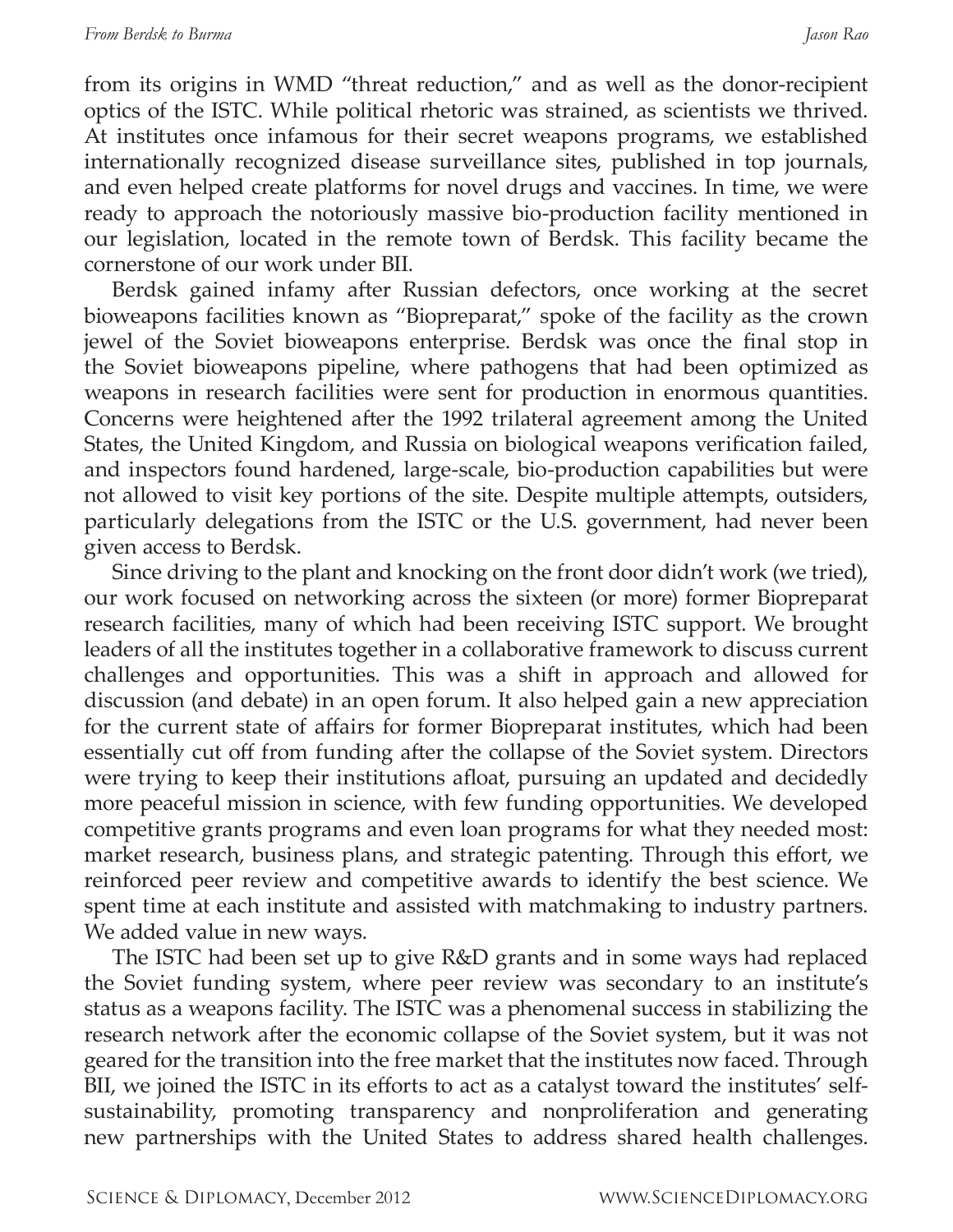Novel collaborations in cancer therapy, influenza surveillance, and tuberculosis diagnostics, to name just a few, were realized through this work.

In time, we were introduced to the new owners of the Berdsk Biologics Plant. After a long week of work in Kazan, a beautiful city in the south of Russia, we were invited to go fishing on a stretch of the Volga that wound around the historic city. Not having done that in years of visits for project management, we finally agreed to stay an extra day and see the infamous Volga firsthand. We were picked up by our hosts promptly at seven o'clock in the morning. As we stepped onto the large boat, a dozen Russians gathered around an ornate table laid out for us with platters of thinly sliced fish, herbs, vegetables, salads, and, of course, vodka. The conversation flowed naturally. It was one of many, many meals where I was reminded how much we have in common with our Russian friends, and how deeply I admire and respect their views, values, and friendship. After the usual toasting ritual, I spoke with one particularly engaging Russian scientist for hours about his activism during the fall, the hard-fought transition under President Mikhail Gorbachev, and his current work in transforming legacy factories into proper commercial enterprises. I told him I was in a similar line of work and asked where his facility was. He said, "Berdsk." We didn't catch a single fish that day, but by the end of the boat ride I had an invitation to see all of the Berdsk bioproduction facility.

It was the start to a long and meaningful partnership. We learned that Berdsk, like many others, had gone bankrupt, was removed from the list of state-owned enterprises, and had essentially been auctioned off to private investors. The Berdsk production facility still employed more than two hundred trained weapons scientists, and, because of its massive size, was operating at a loss. Products included basic animal feed premixes, biopesticides, and enzymes for alcohol production.

Like all of the Soviet biological weapons production facilities, Berdsk was designed like a matryoshka doll. From the outside, there appeared to be a "clean" production site with large-scale fermentors making common products for commercial use. The inner layer revealed high containment capabilities and additional fermentors in large rooms under negative air pressure, for weapons production. As at Stepnogorsk (the equally large facility the U.S. Department of Defense dismantled in Kazakhstan), the goal would be to remove the biological weapons production side. However, BII had the added objective of leaving behind a sustainable business in the "clean" side as well, so that the hundreds of scientists wouldn't become unemployed, potentially increasing the nonproliferation risk in the wake of total dismantlement.

The key to opening the doors at Berdsk would be to add value; the challenge was to do so in a way that also met the nonproliferation objective. The first step was to invite Berdsk management to industry matchmaking events to better understand our program, build personal relationships, and explore the opportunities for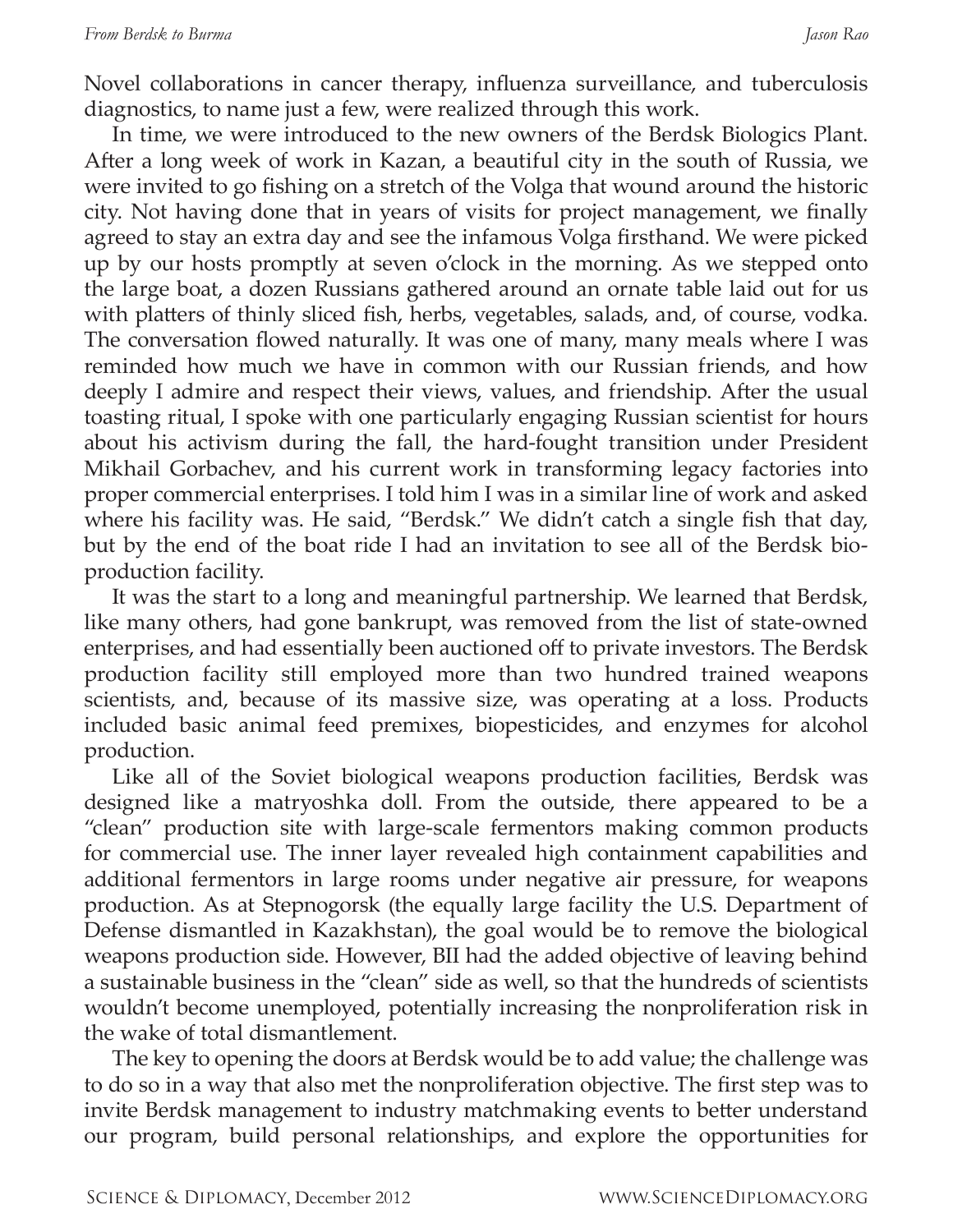collaboration. Through these interactions, it became clear that the people running Berdsk did not have an understanding of the market it was in and that the plant's production cycle had significant inefficiencies. BII offered to help, using a group of talented young Russian market research experts who understood (as well as anyone could at the time) the current business environment in Russia and the potential for such a facility. Together, they developed a business plan with Berdsk staff, as well as a plant optimization plan to address everything from energy consumption to filtration and strain optimization. The Berdsk leaders were impressed, and BII was invited to join in the reconfiguration of the Berdsk production facility.

Touring the entire facility at Berdsk uncovered massive production capability, with dozens of 63,000L fermentors, many sealed and preserved for future use. Over the next four years, the BII-Berdsk team dismantled the dedicated biological weapons infrastructure and converted the "clean side" to an efficient and transparent bio-production facility. Notably, all costs were shared. Berdsk paid for all of the dismantlement, and BII brought in modern equipment and trainers who had a range of technical expertise. The dedicated bioweapons buildings were gutted, fermentors completely removed and dismantled, and scientists trained for modern work. New collaborations with the United States, leading to new products and expanded regional markets, naturally grew from the modernization of the plant, and today the plant at Berdsk is a profitable enterprise and a CTR success story.

Our mission was never a secret; we were transparent and explicit in our nonproliferation mandate. The approach of addressing a realistically defined biological threat, one we *shared* with Russia instead of making Russia part of the threat, resonated with all. Our secret was to make the programs mutually beneficial. Following the principles of Nunn-Lugar, the legislation that led to creation of the Cooperative Threat Reduction program, the main thrust of BII was partnership.

Cost sharing was paramount, as it removed the donor-recipient mentality and ensured greater productivity from partners. Scientific peer review and meritdriven competition were essential to realizing the potential of the research and breaking free from the "old" system. Working within as well as outside formal government channels, to bring America's greatest strength to the table—our vast S&T (science and technology) enterprise and our experience in innovation and entrepreneurship—was critical. At the same time, local Russian experts were equally valuable, bringing insights that outsiders simply couldn't have.

By changing the approach to "threat reduction," BII also changed the conversation, moving away from the Cold War boundaries toward the pressing issues of economic development and global health security. We developed an open and honest collaboration, built on the premise of respect and mutual benefit. It became clear that "threat reduction," focused solely on traditional security measures, "bio-risk management," and pathogen security, would not only fail, but also continue to offend our counterparts.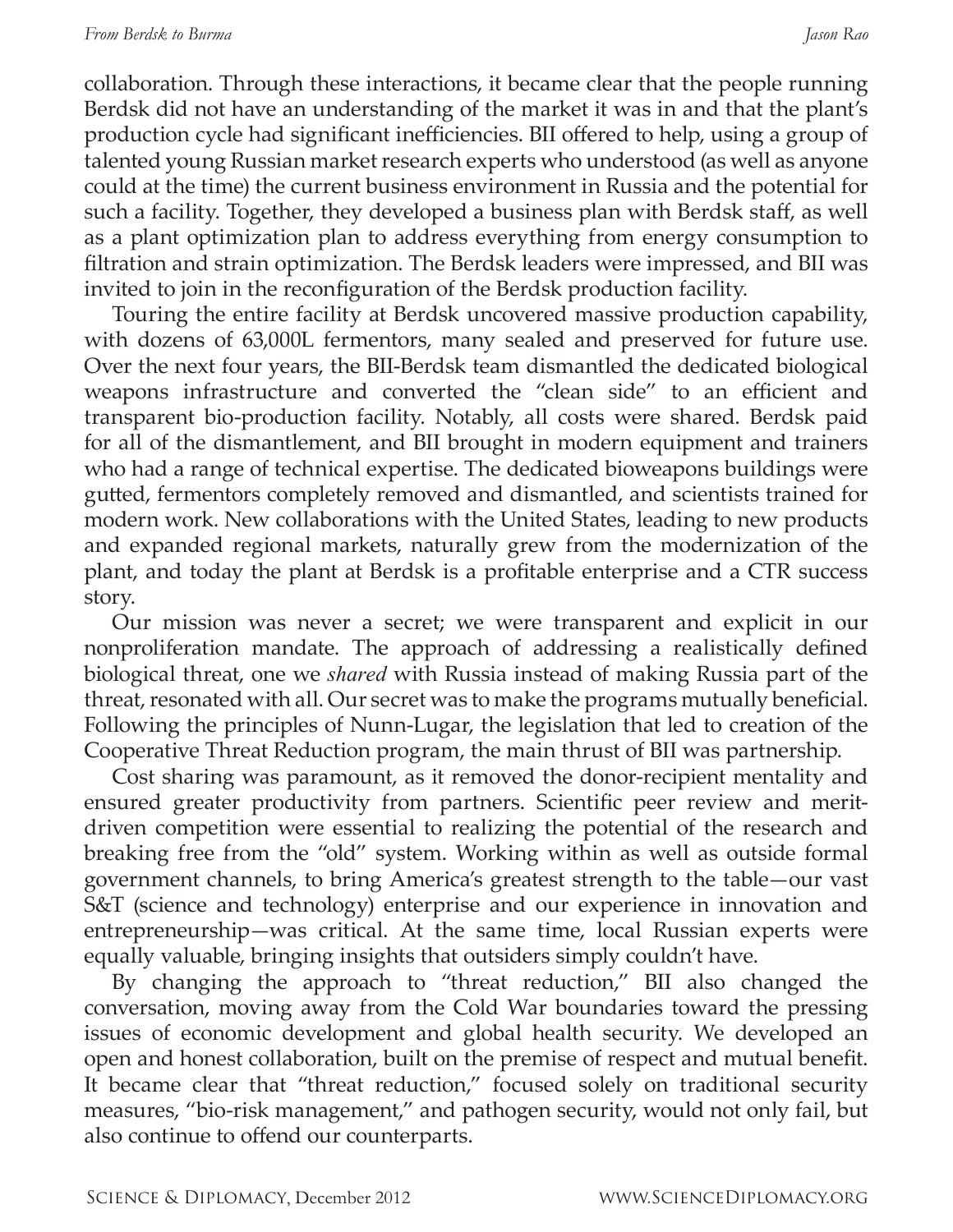We found that developing shared, mutually beneficial goals toward meeting the broader challenges in health security—and thus supporting the core objectives of the life sciences—was far more effective than traditional biosecurity measures alone in reducing "dual use" proliferation threats and led to real gains in science (and, of course, diplomacy). Instead of looking at satellite images of facilities, we visited them, and we were invited back. We built confidence in each other's intentions through scientific and professional exchange, gaining unprecedented access and making meaningful strides in transparency. In turn, the program sparked economic development, often in the most remote and economically depressed regions of Russia, and helped advance the development of new therapeutics along the way.

Today, the BII program has long since been shut down. Many of the lessons learned became the model for CTR expansion outside the former Soviet Union and the basis for "CTR 2.0." Lessons were applied to CTR's early work in Indonesia, the Philippines, and Pakistan (under a new program we called the Biosecurity Engagement Program). As for the ISTC, after years of threatening, the Russians recently announced their intent to formally withdraw as a partner. As the United States embarks on a new relationship with Russia, under the U.S.-Russia Bilateral Presidential Commission, with innovation, security, and science and technology remaining in the forefront of the dialogue, these lessons are more relevant than ever. The White House Office of Science and Technology Policy is pursuing a serious effort in collaborating with Russia on science and innovation, topics that have resonated with both countries and may lead to economic growth, job creation, and even become a fruitful avenue to address the more contentious issues of security and nonproliferation.

In February 2012, more than a decade since the days of the BioIndustry Initiative, I had an opportunity to travel to the "front lines" of diplomacy: Myanmar (Burma). Working outside the government, I joined a delegation of scientists to this fascinating country, which was beginning to open to the world after decades of isolation under a corrupt military junta. Like so many of the isolated communities of scientists we had met over the years—from Berdsk, to Baghdad, to Sana'a, to Peshawar—we were greeted with true enthusiasm. Countless opportunities to partner and contribute to what is clearly a new day for Myanmar arose as we moved from ministry to ministry, discussing the milieu of challenges the country faces. Each discussion seemed to end with the same conclusion: economic development was vital, and the need for scientific and technical collaboration essential.

As Myanmar prepares for the onslaught of foreign aid that comes with its recent strides in political reform, early gains in economic development to prove the merit of reform are critical. Technical aid, focused on Myanmar's domestic needs, not the metrics of the donors alone, could be most impactful.